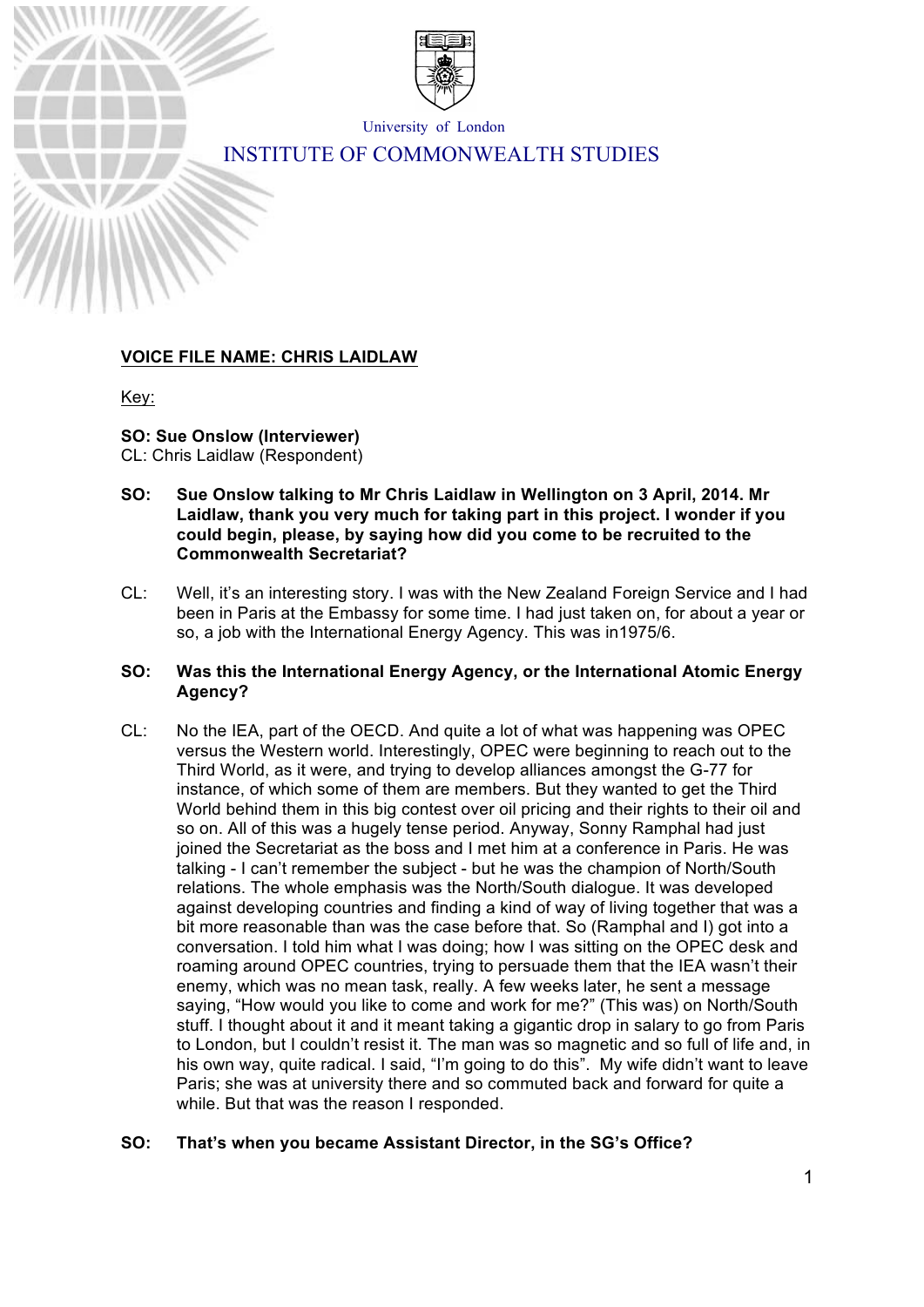CL: Assistant Director. Yes, that's right. Mark (Robinson) and I were both Assistant Directors.

# **SO: I know that you shared an office.**

CL: Yes, we shared an office with a Gainsborough on the wall.

### **SO: How did you share the tasks?**

CL: Well, I was concentrating much more on the developmental stuff and the politics of that; but in the end, it was all hands to the deck mainly. He had many more contacts in the UK than I did obviously and so he was a very good foil; particularly during the Thatcher era. He was able to open the odd door for us and that was very helpful, whereas I was more orientated towards the Third World.

### **SO: How much was that a grand strategy under Sonny? Because it's often said that the battle against apartheid was a Commonwealth 'grand strategy', but to my mind this whole question of the developmental agenda was equally a 'grand strategy', under Sonny Ramphal's guidance.**

CL: Yes, it was his grand strategy. I don't know that many other people, many of the senior personnel and the Secretariat understood it all that well. He effectively turned the Secretariat into a campaigning organisation for the rights of the newly independent or the 'abandoned independent'; and that became his vocation. Yes, the thing against apartheid was there and it was there before him, and it was there after he left. But I think this was where his heart really lay.

# **SO: So was that part of, in a way, non-alignment and Afro-Asian attitudes to social justice and racial justice?**

CL: Yes and economic justice. So the economic dimension was always important, I think, as the sort of liberationist and that's reflected in the Brandt Report which he threw himself into completely. He and Willy Brandt became really very close and I spent a lot of time drafting sections of that, redrafting sections of that and redrafting them again.

#### **SO: Do you have an economics background?**

CL: No, no, I studied a bit of economics. But no, I was an anthropologist, which is a qualification probably just to shout.

#### **SO: I don't know! It might've been quite good in the Secretariat!**

CL: I thought it was. So that (the economics dimension) was his creation and with people like Michael Manley, Kenneth Kaunda and Nyerere.

### **SO: Malcolm Fraser too.**

CL: Yes and Fraser backing him strongly. Fraser's an exceptional case; he was sort of a fish out of water in this respect and you can talk about Fraser all day. The Secretariat was mobilised for this purpose and the Canadians were supportive as well, I think. Trudeau was the Prime Minister at the time. So there was this huge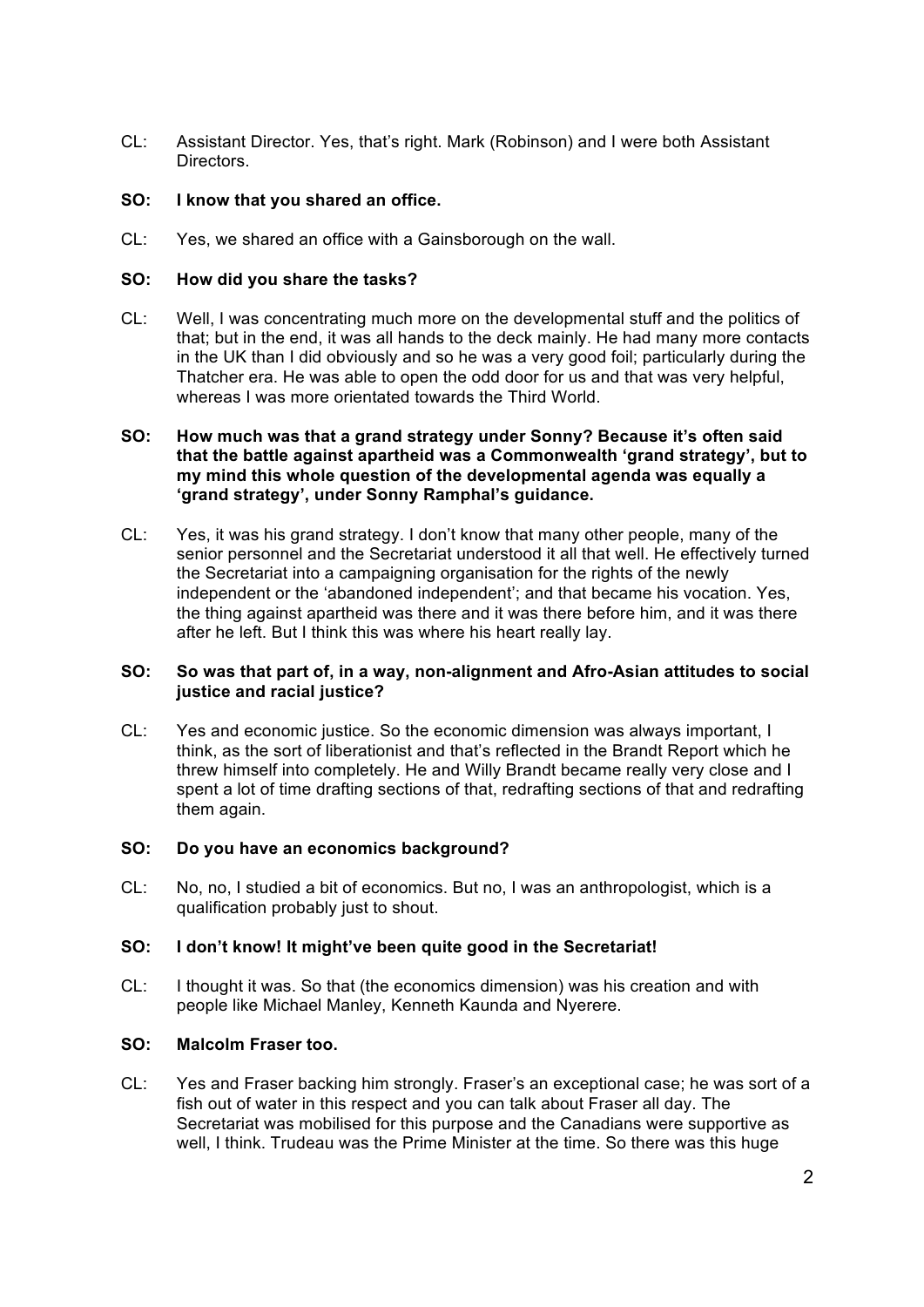tidal wave of support they just transformed the relationships, you know, let the Commonwealth lead the world in this respect and Sonny genuinely believed that that's what his vocation was. If the Commonwealth had a purpose, then this was it.

# **SO: Helping in the politics and economics of transition from these newly independent states?**

 $Cl: Yes$ 

# **SO: To help the Commonwealth develop apart from the Cold War?**

- CL: Achieving viability by any experts from the CFTC. This was sharpened in order to do exactly that, to provide people who could help the transformation.
- **SO: I am interested in the autonomy of the CFTC, funded primarily but not exclusively by ABC countries. A lot of Canadian energy was put in to it. But how far was there political crossover and control during Sonny's time? Obviously, institutionally it was relatively separate and had been set up as such.**
- CL: Yes, but it wasn't really separate. There was an overarching committee which I sat on with the Secretary General, the Deputy and the Head of the CFTC and the Head of International Relations. It was an informal arrangement, but …

## **SO: You mean International Affairs Division?**

CL: International Affairs, yes.

#### **SO: So Moni Malhoutra was involved, while you were there.**

- CL: Yes. And Hugh Craft. Moni and Hugh couldn't probably be any more different. Anyway, so the CFTC was the developmental arm and it focused on providing the kind of sympathetic skills that were needed. People like Yash Ghai who is a fascinating guy: a constitutional lawyer, who came to Fiji. He was invited by the Commonwealth to try to find a way through the constitutional terms and gave up. But a lot of countries were trying to settle their constitutional arrangements as well as their economic relationships and the nature of their relationships with all of the international corporates. So all of that was the driving force and that's what drove Sonny. There was no doubt about that.
- **SO: How about the parallel battle against apartheid? Rhodesia obviously was a particularly big push while you were AD, SGO as it were. Did you and Mark, again, put all hands to the pump or was there an assumption of particular responsibilities?**
- CL: Well, it was essentially a political issue until it came to the whole question of the election and I came in just as that was beginning.

#### **SO: What, as the election was beginning?**

CL: I joined in 1978, I think it was.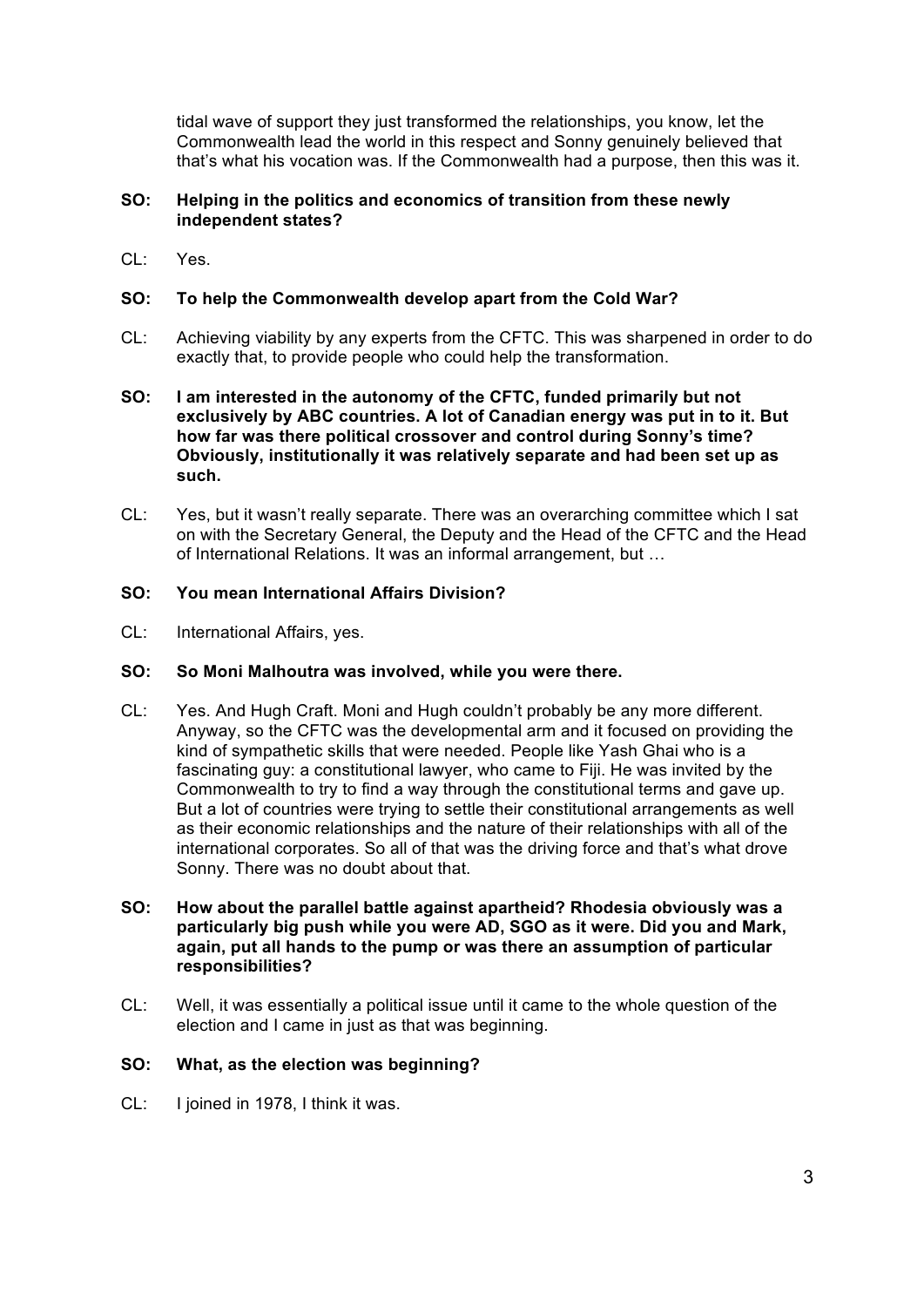- **SO: The Rhodesian election which saw the victory for Bishop Muzorewa was held in April 1979; Sonny's big push for an all party constitutional conference came after that in the run up to, and at the Lusaka CHOGM.**
- CL: That's right, at Lancaster House.
- **SO: At Lusaka and then Lancaster House September – December 1979.**
- CL: Yes.
- **SO: So you attended the Lusaka CHOGM?**
- CL: Yes.
- **SO: What were your reflections of the dynamics between the heads at that particular point? Obviously Sonny Ramphal had put a lot of leg-work in to smoothing the way beforehand, for Mrs Thatcher's first CHOGM meeting. Were you involved in that?**
- CL: To some extent. I was dealing with the Australians as much as anyone. I had a particular problem with Muldoon. It was a sort of side sub-plot and I clashed with Muldoon over other things in the immediate past before that; he was a 'I'll get you in the end' type and he would reach out into the system.

#### **SO: He was politically vindictive?**

- CL: Oh, he was very vindictive, yes. And so I couldn't really deal with New Zealand. It was odd in a way because I was dealing with a whole load of other countries. But there weren't any kind of assigned roles in this. Everything was task forced when the election came around in Rhodesia. I actually stayed in London for most of the time. I've forgotten why. I think maybe I was having a child, well, I wasn't! My wife at that time was. But I went in immediately after that, but that was task force related; Jeremy Pope, Head of the Legal Division who died tragically about a year or so ago and who was a close friend of mine, masterminded the electoral stuff, because he was particularly good at elections. He understood them and there were a whole of people. We had an Observer Group, we had all the sort of machinery, some was a bit 'seat of the pants'.
- **SO: Having read the files, 'Yes' is the answer to that. Derek Ingram, who was in charge of assessing the media for your election observer mission, has told me the story of a sudden panic on polling day that Coca Cola washed off the stamp that proved people had been through the polling booth. And this suddenly created a crisis, as it would mean the entire poll result was questionable.**
- CL: There are a lot of good stories. Anyway, that was a pretty successful time for the Commonwealth and its ability to mastermind peaceful transitions beyond awkward colonial dependence.
- **SO: Had you been closely involved in providing the diplomatic back up to Joshua Nkomo's and Robert Mugabe's delegation teams at the Lancaster House conference? I know that Sonny Ramphal was particularly keen that they**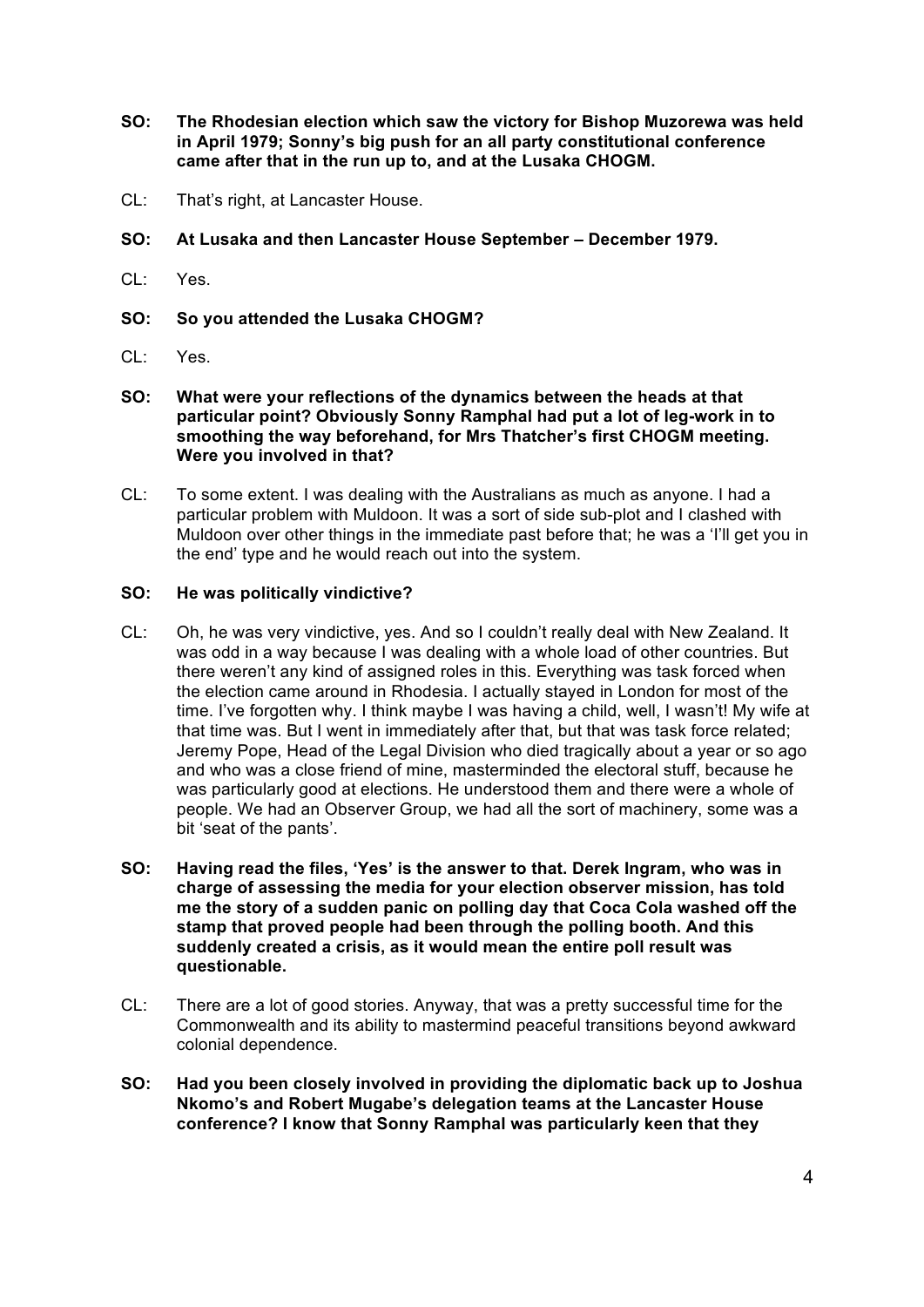# **shouldn't be caught out as naïve liberation fighters going into tough negotiations with the wily British.**

CL: He spent a lot of time at his house having them there, talking things through with them. That's where I first met Mugabe. They were very open; they trusted him (Ramphal). There was no question: they trusted him. They did what he suggested to them, they did it and they did it because Ramphal had an unbelievable charm and power of persuasion. I think the Queen once said, "This is a man who can charm the birds from the trees". I heard her say it and she was right. She liked him. You should talk to her.

# **SO: It would be great, if I could!**

CL: Well, I'll tell you a little side story. In 1982 the Commonwealth Games were in Brisbane and because of New Zealand rugby contacts with South Africa yet again, there was a major threat of a boycott by the Africans, so we got the Commonwealth Games Federation to meet beforehand in Brisbane. The Queen said she was coming to the Games which put huge pressure on everybody to avoid a meltdown and we spent two days gently beating these people over the head, to try to hammer out a code of conduct. The process was one of shuttle diplomacy with Jeremy Pope and I going back and forth among the key protagonists slowly working round to an acceptable form of words. It was finally accepted, not with much grace by the NZ and British delegates but they were going to walk out. They were going to come and then dramatically walk out unless they were offered something. It was a code of conduct, not legally binding on anybody but with real moral force. It was drafted up, we got them to agree to it; we got the New Zealanders, very reluctantly, to agree to it and they all shook hands and the Games went on. We succeeded because the draft simply put it that no country would have sports contacts with any other country that systematically practised racial discrimination. Anyway, the Queen then said… this had got back to the Queen and (she) was really worried about this, thinking she might have to go … She was on the Royal Yacht, up the Brisbane River, and the message came through, "Tomorrow morning for breakfast, would you like to join the Queen on the boat?" So Sonny said, "Do you want to come?" and I said, "I'd like to come", and Jeremy Pope said, "I'd like to come". So off we went. Anyway, we were shown down to one of the state rooms; the Queen comes out very casually dressed and says, "Well done". (I went two or three times with Ramphal to the Queen when he was briefing her and that's where I developed a fair understanding of just how much she did know about what was going on in the Commonwealth.) Anyway, she said, "The breakfast is all over there, there's a big breakfast bar, there's stronger drinks there if you're so inclined. I'm going to watch the marathon, because I love watching the marathon" and she said, "Help yourselves, freedom of the ship, stay as long as you like" and with that she switched on the television set and she chatted away and it was extraordinary. So the Queen and Sonny understood each other which, when I first thought about it, I thought more or less impossible; but it wasn't. She understood him and she really liked his company. She joked with him, this man and his lurid, loud sports coat.

# **SO: His long sideburns?**

CL: Those long sideburns. He looked like a snake oil salesman. But it worked. Anyway, that's a side story.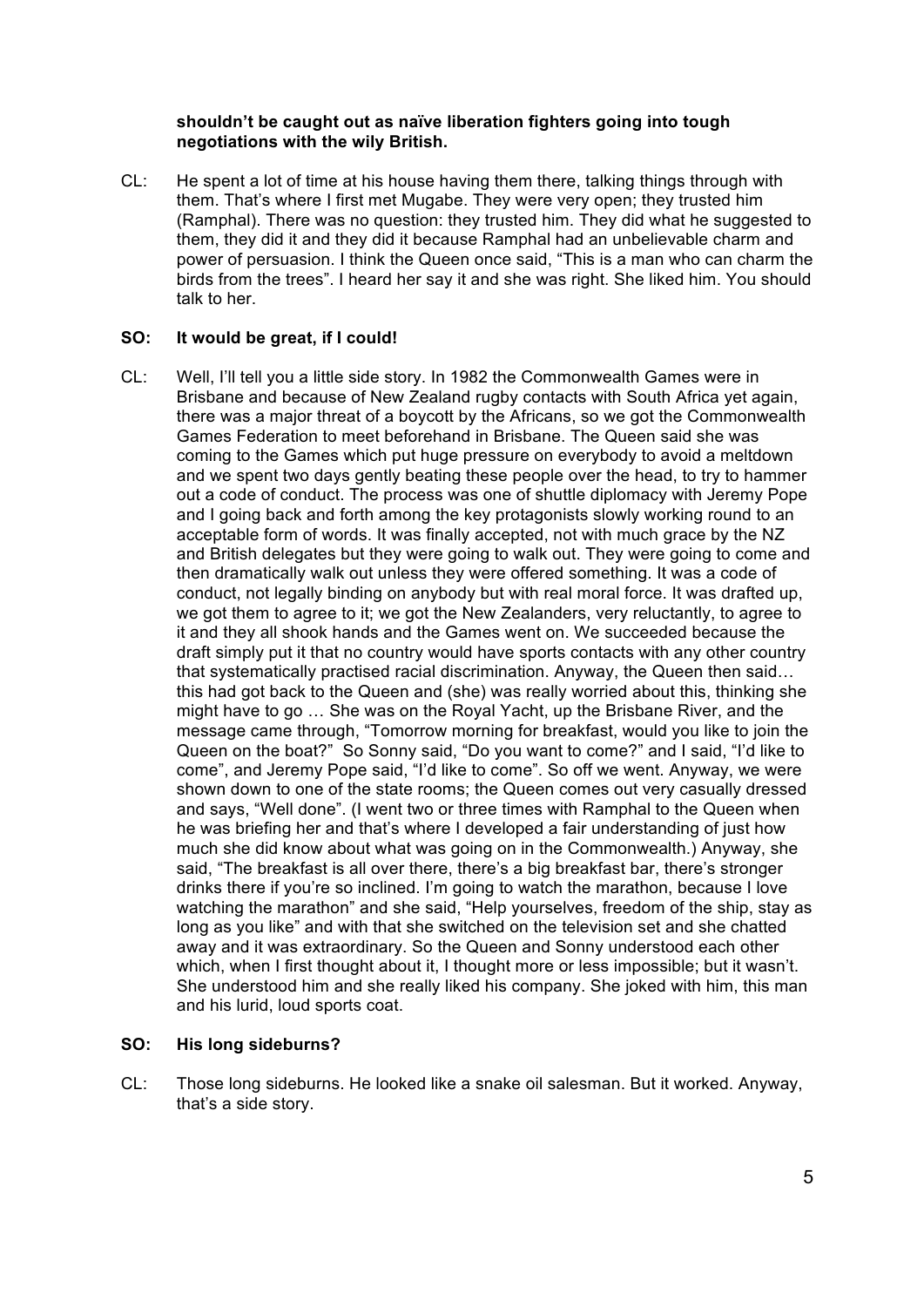**SO: But what you're describing is Ramphal's energy and input, and the Queen's personal charisma and kindness.**

- CL: Oh yes, she won me over.
- **SO: Yes, a very effective Head of the Commonwealth.**
- CL: Yes. Yes, she was. Still is.
- **SO: I do want to come back to this question about the future Head-ship of the Commonwealth. But on the Zimbabwe issue: were you there when Sonny Ramphal was trying to help sort out the Rhodesian/Zimbabwean land deal, which had been deliberately left out of the Lancaster House plenary sessions?**
- CL: No.
- **SO: I know Sonny Ramphal was having extensive discussions in his residence on Hill Street, and also had excellent contacts with the American Ambassador in London, Kingman Brewster.**
- CL: The World Bank and various other funders were involved. No, I wasn't involved in that. I can't remember exactly when that was.
- **SO: That would've been about 17/18/19 October 1979, when Ramphal had the big debate behind the scenes at the Lancaster House talks; Nkomo and Mugabe were on the point of breaking up the conference on the land question, which was embedded within the proposed Zimbabwean constitution. There was the big discussion with the international or the multi-lateral donors.**
- CL: Yes.
- **SO: And the question of land restitution was wrapped up within a promised developmental fund - but no figure was put on it in late 1979.**
- CL: And the whole question of land restitution and 'willing to buy or willing to sell' was established. The pity is that process died off after independence and that in turn led directly to the upheavals and land confiscations of 2000 and beyond. A tragedy.
- **SO: Yes. I know that Sonny had said to them, "Look, accept it. It's about getting power" and that they could modify the constitution afterwards.**
- CL: Well ho, ho, ho! He didn't quite have in mind what that would lead to…

# **SO: No, I don't think he had in mind what has happened in Zimbabwe since 1999, at all.**

- CL: No, that's true. I do remember that now and the discussions that took place in 1998/9 or thereabouts, was about a major programme of land transfers. There was a clear blueprint drawn up involving many international players as well as Britain and the U.S; that was before the invasions and so on, before it broke down.
- **SO: Yes, it was because there had been a proposal for an accelerated land transfer.**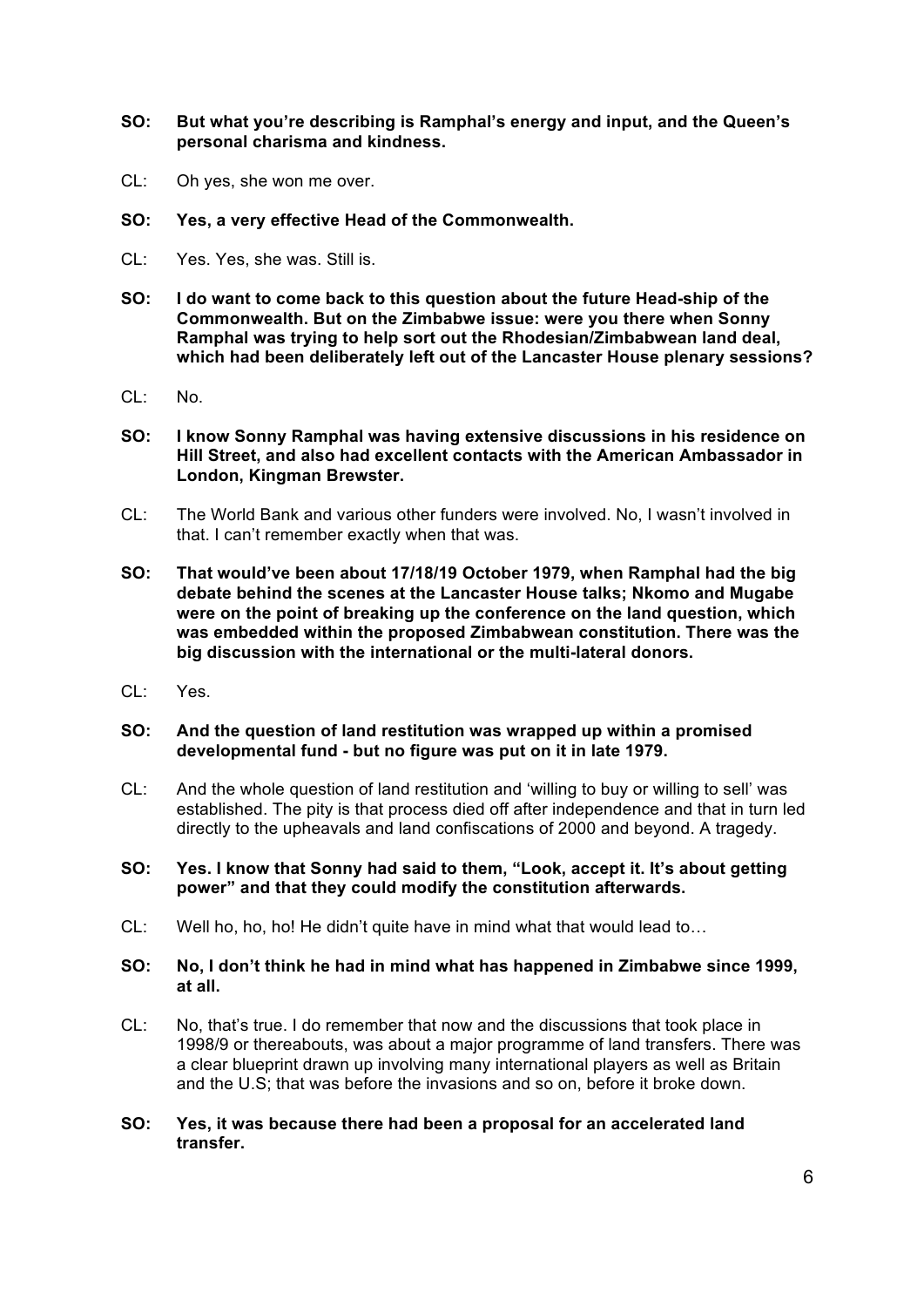- CL: May have been a year or so before that.
- **SO: I think it was when the John Major Conservative government in Britain was still in power, because there was certainly the idea of a land audit.**
- CL: There was some British money on the table.
- **SO: Yes, there certainly was, which is why perhaps Robert Mugabe has reflected that he gets on a lot better with Conservative governments than he does with British Labour governments.**
- CL: Funny, isn't it? Yes.
- **SO: So you stayed behind in London and didn't go down for the first electoral monitoring mission on Zimbabwe in January/February 1980?**
- CL: No.
- **SO: I know that Sonny accurately called the outcome of that election, telling Carrington that the Zimbabwean people would opt for 'self-government' rather than necessarily 'good government'. Were you involved in the repeat election monitoring exercise in Uganda?**
- $Cl: Yes$
- **SO: To what extent was the Commonwealth encouraged to do this? I know it was obviously invited by the various parties in Uganda to monitor the election, because that's how the Commonwealth responds. But how far did you use the earlier Zimbabwe exercise as a model, going into Uganda?**
- CL: I think some of the mechanical aspects were used and quite a lot of experience of how to assess a polling station and all that sort of stuff; but Uganda was different.

## **SO: Very different: there were four major political parties and there was a lot more violence on the ground, yes.**

CL: I went up to the West Nile area where there effectively wasn't an election because of the effect of intimidation by the remnants of Amin's military force which had been driven back toward Sudan by the Tanzanians, who invaded in order to ensure Amin was defeated. The Tanzanian Army were encamped at a place called Pakwach on the side of the river. There were bodies in ditches rotting away, they'd been there for weeks the legacy of Amin being driven out to Sudan and the Tanzanians were ruthless.

## **SO: Going back to the Tanzanian invasion of Uganda in 1979 to overthrow Idi Amin: had Sonny Ramphal received had any prior warning of this? Obviously the Secretary General's Office has a great deal of crossover with International Affairs depending upon what the agenda of the Secretary General is.**

CL: Yes. I can't recall anything in particular, but all I can recall is that this came as a bit of a surprise and he rang Nyerere immediately and I think Nyerere said, "We had no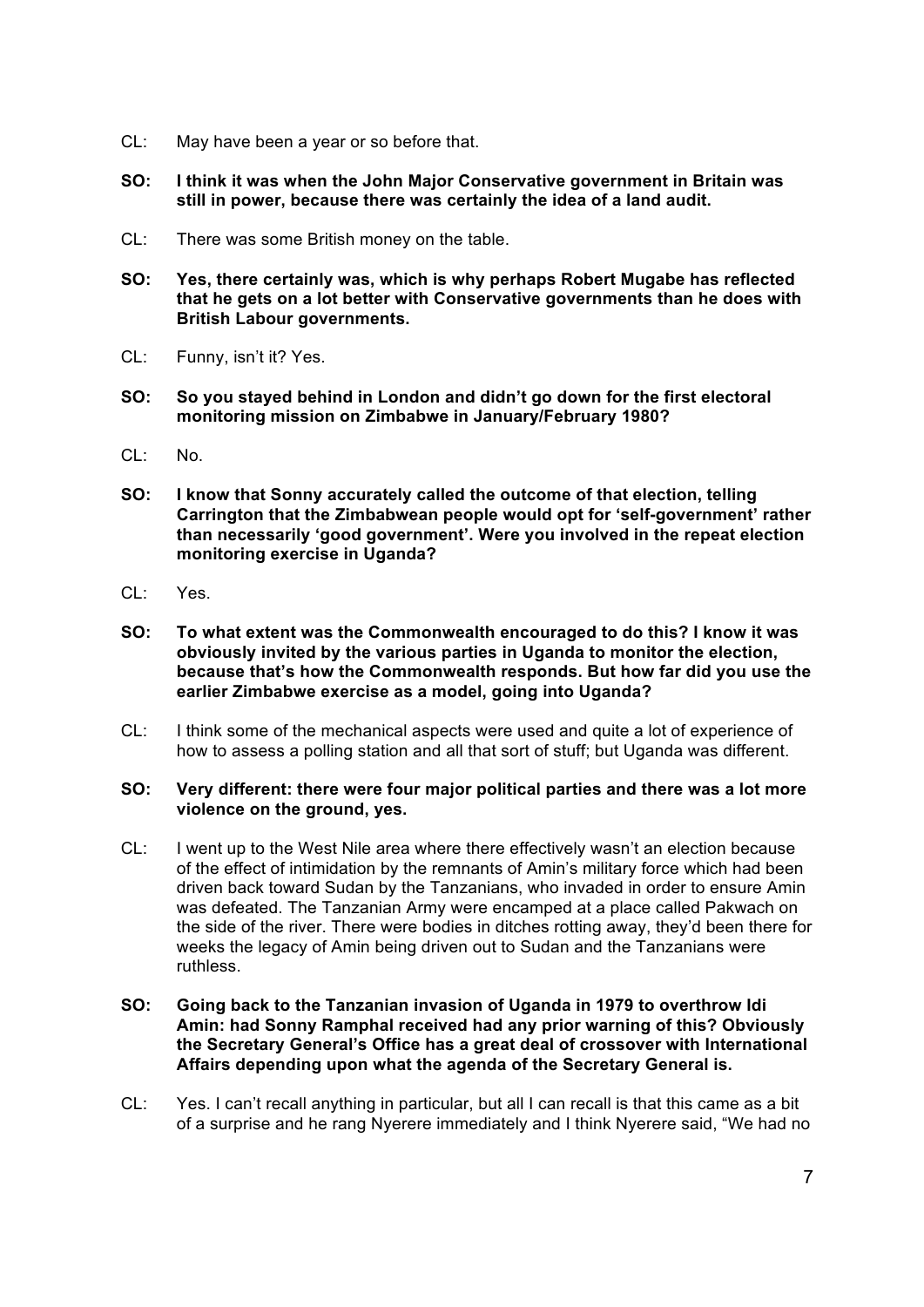choice. There were people being killed here and some Tanzanians being killed as well." That may or may not be absolutely true.

# **SO: The Commonwealth Secretariat archives will be opened for that period. The documents from the later period after 1984/85 are still closed.**

CL: And the telephone conversations probably won't be noted; Ramphal did a lot on the phone and he'd just get on the phone every time he wanted to deal with a problem. He was regularly in touch with the likes of Nyerere and Kaunda.

### **SO: Was that his preferred way of working?**

- CL: Yes, or getting on a plane and going to see people. He enjoyed travelling and did it in some style.
- **SO: That requires a great deal, not just of personal input, but also physical energy.**
- CL: Oh yes, he had that in abundance.

# **SO: How much do you think he was remarkably lucky that he was indeed a politician? He'd been Attorney General, he'd been a successful Foreign Minister, and so he knew how to talk to other politicians?**

CL: Yes, he couldn't possibly have done what he did had he not been that, and very prominent in the G-77 circle as a Foreign Minister known as a problem solver. It doesn't work otherwise.

#### **SO: No, indeed.**

- CL: I think Moni Malhoutra found that out in many ways when he would be deputed to go and sort something out. Politicians simply wouldn't talk to him.
- **SO: Because he was seen as an Indian bureaucrat, rather than as a politician and somebody who'd been successful in his own right?**
- CL: Yes.
- **SO: Mr Laidlaw, were you involved in any way in the negotiations on Belize becoming independent and joining the Commonwealth?**
- CL: No.
- **SO: Does that ring any bells?**
- CL: No. That was after I left.
- **SO: I've got a note of Belize joining the Commonwealth, after independence, in September 1981.**
- CL: Oh okay. I was thinking of Mozambique.
- **SO: So you were part of the Secretariat support team setting up the Commonwealth Heads of Government meeting in Melbourne in 1981. Malcolm**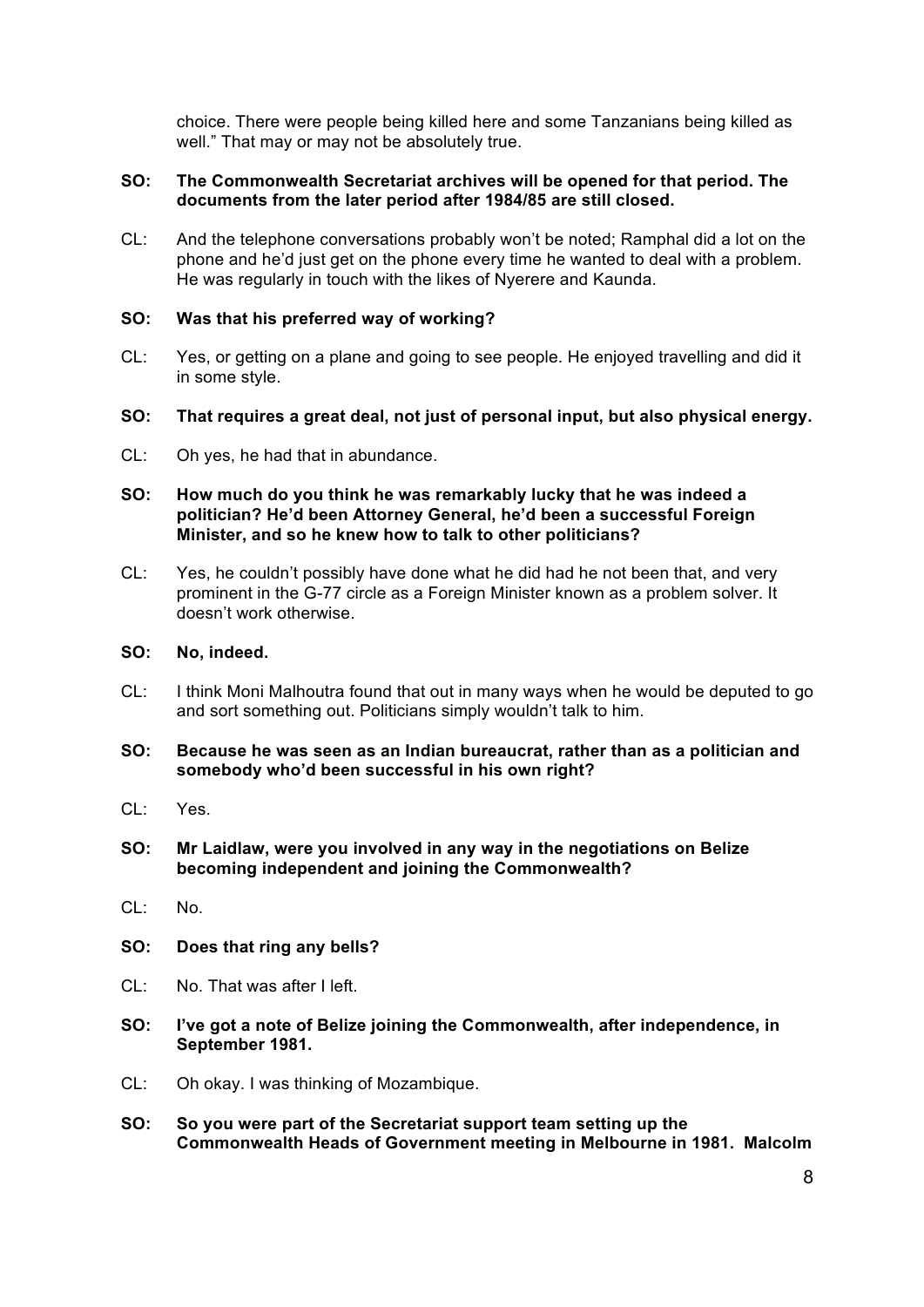**Fraser had had the idea of a Commonwealth Regional Heads of Government Meeting (CHOGRM) in Sydney in 1979 as well.**

 $CI: Yes$ 

## **SO: What was Sonny Ramphal's view of that proposal, do you recall?**

CL: I don't think he was particularly keen, but he certainly had to humour Malcolm Fraser because Fraser wasn't going to take no for an answer. Interestingly, New Zealanders didn't want it. I don't think, certainly the Prime Minister didn't want it. The Foreign Ministry weren't particularly keen about this, but the Foreign Ministry wasn't in the habit of telling Rob Muldoon what he should or shouldn't do. He didn't really appreciate advice and they were conscious of the fact that if Fraser was for something Muldoon would be instinctively against it. They were chalk and cheese.

## **SO: Fraser's logic, as he explained to me, was because that small Pacific Island states' Heads wouldn't speak up at the larger Commonwealth meetings.**

- CL: Yes. True.
- **SO: But speaking to other Commonwealth Heads, they've said, 'Well, the trouble was that they felt that they'd been relegated to the Second XI in CHOGRM!'**
- CL: That's right, yes.

#### **SO: So something of a paradox then.**

CL: Yes. The Pacific states weren't that anxious to do it. I spent a bit of time being sent out to carry messages from around the Pacific. I only did one grand tour of the Pacific with Ramphal which was a hilarious experience. I don't know what year that was, 1981/82 or something.

#### **SO: Why was it particularly comic?**

CL: Well, just they didn't know what to make of it really. The Pacific leaders had had no experience at all of the Caribbean before; there had been virtually no interchange at all.

#### **SO: There really had been none?**

CL: Oh, absolutely. No interchanges whatever apart from meeting in the corridors at the UN.

#### **SO: So it was the metaphorical Pacific Ocean 'Tonga Trench' between them?**

CL: That's right and here's this rather loudly dressed, garrulous Caribbean Indian. It was fascinating watching their reactions to him. Ratu Mara, who was a personal friend of mine was deeply suspicious at first but he too was won over by Ramphal's dedication to fairer developing country access to western markets.…

### **SO: And 6' 6" tall, Oxford-educated, a Paramount Chief and very much the patrician!**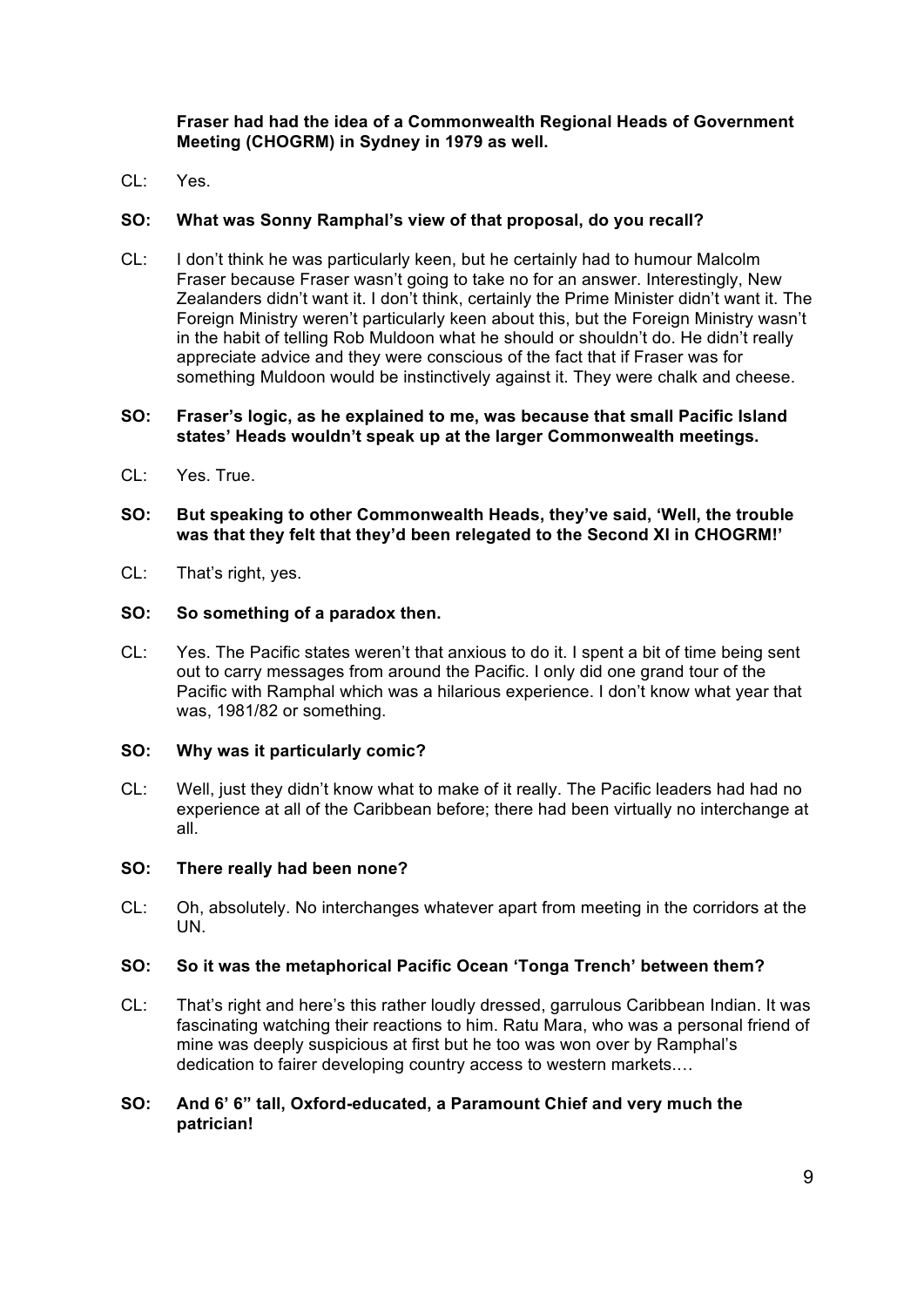CL: Yes, very patrician, but a good man, said to me at one stage, "What makes this man tick?" I said, "Look, I don't know. You take him as you find him, but you can count on him" and he did count on him. He actually liked him. They all liked him in the end. We finished up having a lovely time, even in Nauru. But I think that sort of subregional thing fizzled out after a while.

# **SO: Bob Hawke commented that CHOGRM needed the energy and input of a regional head to keep it going and to carry it.**

- CL: Yes, that's right. Pity he didn't oblige.
- **SO: And so once Fraser had been replaced by Bob Hawke as Prime Minister?**
- CL: Well, Hawke wasn't too interested in any of this stuff.
- **SO: No. At the Melbourne CHOGM meeting in September 1981, Malcolm Fraser was quite keen to push the whole economic developmental side of things.**
- CL: Yes.
- **SO: That was very much 'your bag', as it were?**
- CL: Yes.
- **SO: I know Fraser had had the idea, together with Michael Manley, of creating a Common Fund for the stabilization of fluctuating commodity prices.**
- CL: That's right, yes. It was radical stuff in those days.

#### **SO: Did you have any input into that proposal?**

CL: Well, that idea had been around for a while and it was a question of how to persuade not just the Americans but those with resources in the developing world. Sonny was interested in some of my contacts with OPEC governments, not that they were that influential. There was talk of the fund being carried by OPEC at one stage. There was serious talk of the Common Fund, done through UNCTAD with contributions from OPEC and OECD countries.

#### **SO: I asked Fraser about this and he refused to be drawn. Now I don't know if it was because this wasn't a success story, so he didn't want to talk about it.**

- CL: No, he doesn't like talking about failures. I interviewed him on my radio programme a few years ago, not about any of this because largely I'd forgotten most of it, but about what his concept of being a successful Prime Minister was, and he was very defensive. No sense of humour really. So all that was floating around, that's right.
- **SO: I wanted to encourage him to talk about the Common Fund because of the unlikely political alliance that he formed with Michael Manley: they were two radicals when it came to development, although they were poles apart politically and ideologically. This was a very serious diplomatic initiative to try to moderate fluctuations in developing countries' foreign exchange earnings. It made an awful lot of sense.**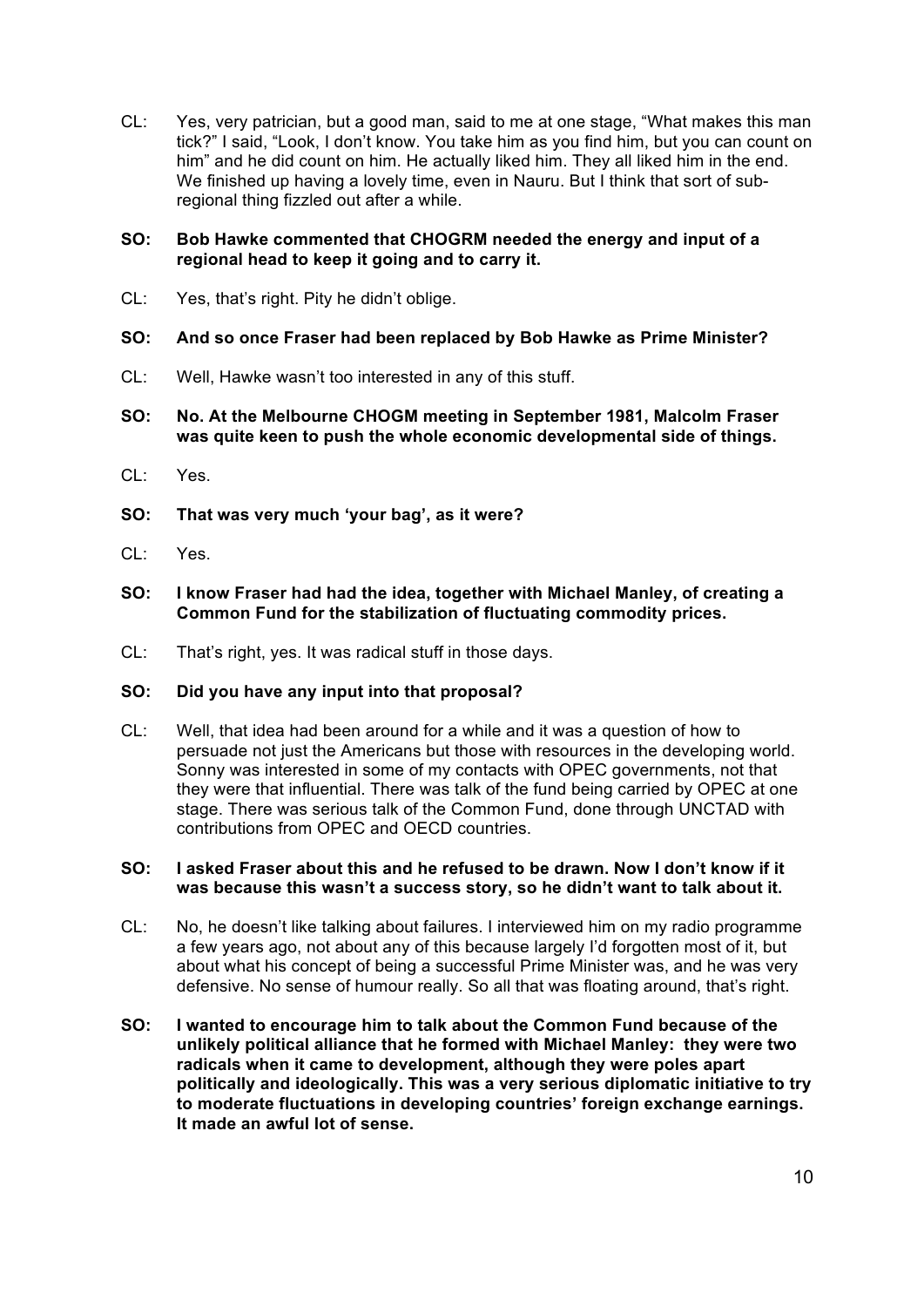- CL: It should have worked. It should have been allowed to work. It was killed off by the Americans and British basically, I think. OPEC wasn't particularly forthcoming either.
- **SO: What, at the World Economic Summit in Cancun, or before that?**
- CL: Before that I think. What year was Cancun?
- **SO: 1981.**
- CL: 1981, yes. Had we written the Brandt Report by then? Do you know when the Brandt Commission Report came out?
- **SO: I think you had. The Brandt Report (on international development issues) was published in 1980. I've talked to Peter Marshall about his time as DSG (Economic) in the Secretariat. His argument was that part of the international discourse was very much economic liberalization; it was 'the role of the market' and 'getting the prices right internally' (ie Vishnu Persaud's approach which emphasised endogenous, not exogenous factors). The Common Fund was the quintessential international interventionist approach of trying to control world prices …**
- CL: Yes.
- **SO: … and commodity fluctuations. Peter Marshall said that at Cancun it was the Mexicans who pushed a particular agenda; and thus destroyed any attempt of effective collaboration between West/South so that these 'late developers' could catch up. He said that possible collaboration was destroyed at Cancun. I just wondered whether the Common Fund discussions were all caught up in that general, shall we say, unravelling of a more 'developmental' interventionist discourse.**
- CL: Very likely. I can't remember the Cancun stuff. I wasn't there.

#### **SO: Did Sonny send a delegate?**

CL: I think he went. I'd be very surprised if he didn't. Vishnu Persaud would certainly have been there.

## **SO: What are your observations on Melbourne as a successful Commonwealth Heads of Government meeting?**

CL: Yes, I think it was, but it showed that the Commonwealth could have a single voice on at least some issues. It was a bit over-policed by the Australians.

#### **SO: To keep out the Aboriginal and Torres Island protestors?**

CL: Oh, it was notable for that and, of course, the threat posed by the New Zealand rugby contacts and so on which was high on the agenda; and the media was only interested in that stuff and Fraser was furious. He was absolutely livid. He was at the grand press conferences and somebody would say, "Well, do you agree with Mr Muldoon?" and he'd say, "I'm not going to talk about it". He really did despise Muldoon.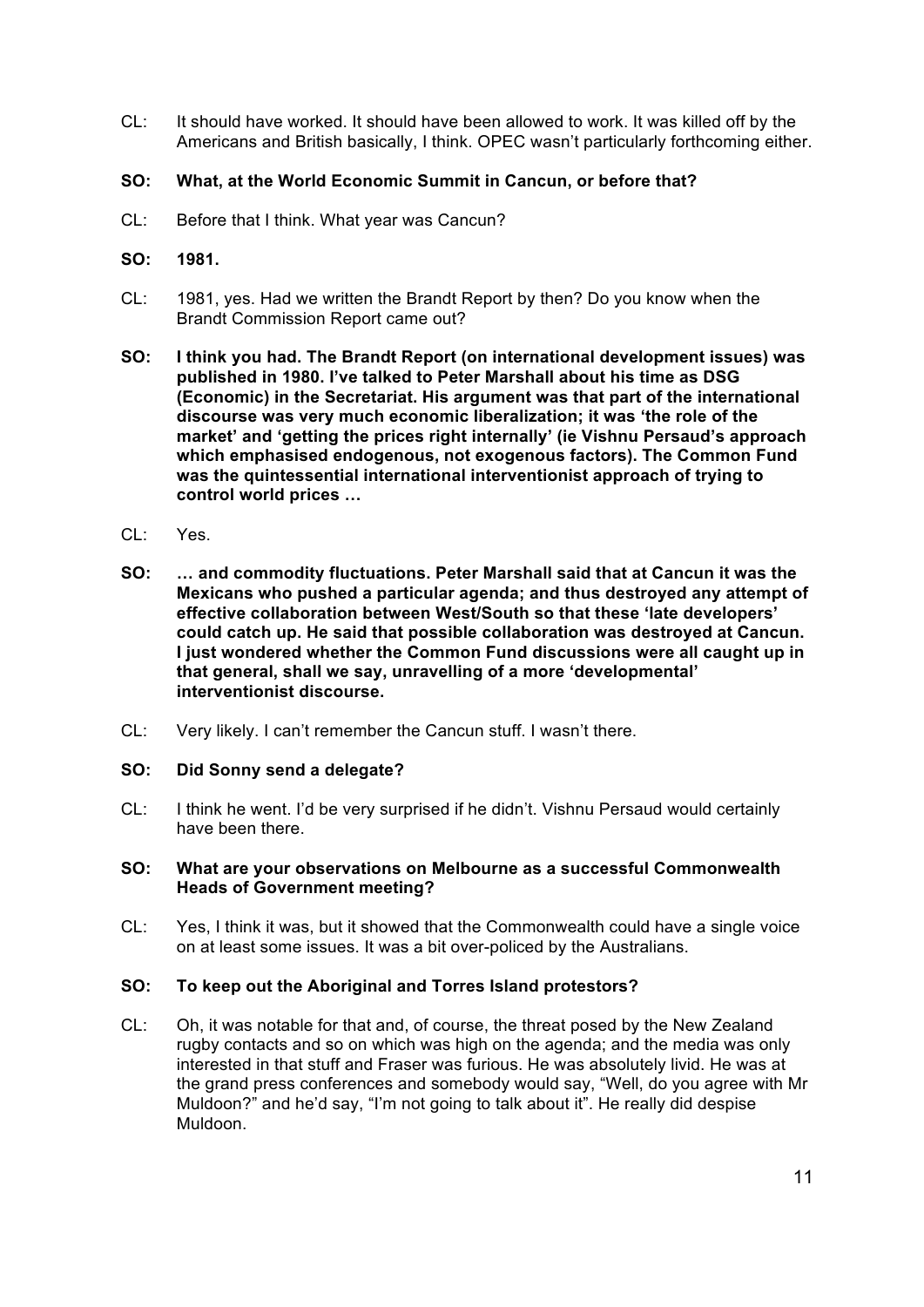### **SO: Chris, given your particularly tense relationship with Prime Minister Muldoon, how much were you actively involved in the whole politics of the sports sanctions busting?**

CL: Quite a lot. I spent a fair bit of my time on apartheid and all of that. Jeremy Pope and I ran that; and it was a kind of tag game with Muldoon. Most of the senior New Zealand officials were very sympathetic and were feeding us stuff via the grapevine.

# **SO: So this was Prime Minister Muldoon's determination that the All Blacks would not be confined, nor constrained in any way to play whatever sporting fixture they so chose?**

CL: Yes, he didn't believe in any kind of constraint. The majority in this country at that time - two to one - believed in this and they supported him on this. So Muldoon wasn't going to move one inch and after 1981 it became a complete debacle here, when there was a rugby tour by the Springboks.

# **SO: Of course there was, it was the Gleneagles Agreement sanctions busting tour, wasn't it?**

CL: That's right, yes. So there was a huge eruption; it was a major event in New Zealand's history because there was virtual warfare in the streets.

# **SO: There were riots? There was civil unrest?**

CL: Yes, I saw it in 1969 when the Springboks came to Britain. I was playing for Oxford and we felt at that stage, going back a long way, we felt that at this stage that we had undertaken to play them and then all of a sudden people started saying, "You can't do this". And so we dug our heels in. The match had to be shifted to Twickenham and there were large numbers of policemen and large numbers of student demonstrators.

# **SO: Yes, I remember quite how high tempers ran.**

CL: Yes, it was heavy stuff and as a footie player myself, I had been in two camps here.

# **SO: What position did you play?**

CL: Half back. I went to South Africa in 1970 with the All Blacks and that was difficult and awkward because it was the first time we had a multi-racial team. We thought, 'They want to do this. They don't want to have this team, but they've agreed that they're going to have to have it.' So this is a breakthrough, so this is one step in the process of unlocking the door to non-racial sport which in turn would unlock the door to non-racialism in society more largely. It was that, that radicalized me in terms of South Africa.

# **SO: So were all your players able to play?**

- CL: Oh yes.
- **SO: I just wondered if the South Africans had insisted, as they had done in 1968 with Basil D'Oliveira - that he couldn't be part of the squad of the visiting English cricket team. I remember the English Cricket Board dropped him.**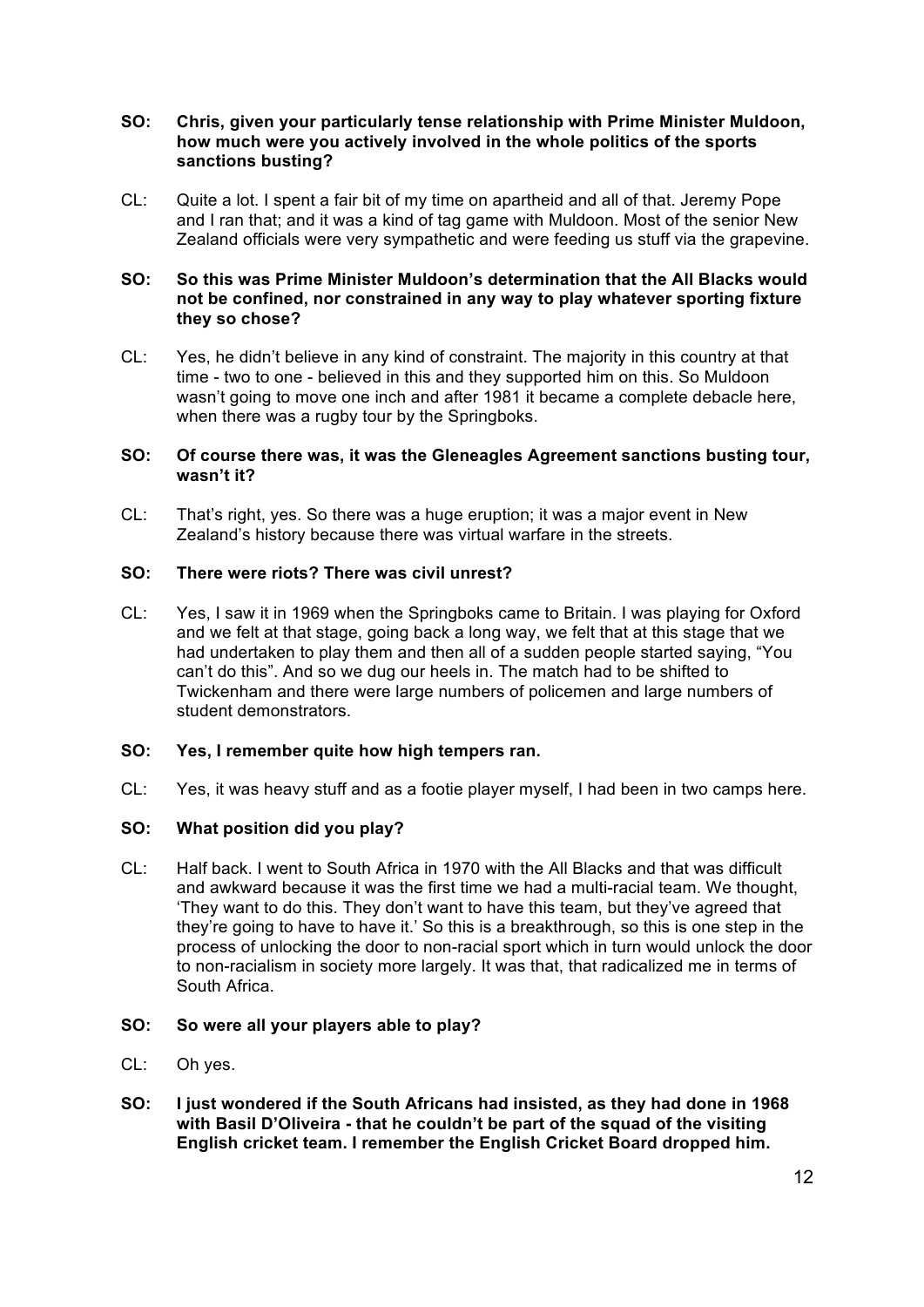CL: That's right, and that was the pivotal movement at which they realized they weren't going to get any more contact. We said, "We're not coming unless we have a multiracial team". So this is the background of all of that; and then, of course, a decade later when things had got so much more fraught, Mr Muldoon still decides to thumb his nose at the Commonwealth. So it was a huge stand off, and Mrs Thatcher was sympathetic to him on that. So the unity that might have existed with Malcolm Fraser there and Canada and Australia being pretty good, sympathetic and progressive on these things, Britain and New Zealand standing off and just being curmudgeonly and I think that persisted when Sonny stood down.

## **SO: He stood down in 1989; his last Commonwealth Heads of Government meeting was in Kuala Lumpur.**

- CL: That's right, yes.
- **SO: Yes. So this was roiling on in the background of the Melbourne CHOGM, undermining what was seen actually at Melbourne a celebration of Zimbabwe's success. You're painting a picture of Fraser trying to push through economics and a developmental agenda, but there were a lot of 'noises off'.**
- CL: Discordant notes.
- **SO: What was your recollection of Sonny's stance and the Secretariat during the Falklands War with Mrs Thatcher? Do you have any memory of that?**
- CL: No, not really.

#### **SO: How about Grenada and the American invasion? This was in the immediate period before the New Delhi meeting of November of 1983. Do you remember?**

CL: I do remember that because I was with him in Grenada just beforehand. He and Maurice Bishop had a really good relationship. Bishop really respected him and took advice from him and was clearly on the road to liberalization and normalization. Sonny was appalled by the American invasion and got on the phone to the US Assistant Secretary of State, Chester Crocker, somebody like that.

## **SO: Crocker was in charge of the Africa desk at State Department. I was just wondering who was responsible in the State Department for Caribbean/Latin America.**

CL: Can't remember his equivalent, and it didn't do things any good. I remember, he sent me to the United States, to Washington when he was making a bid for the UN Secretary Generalship. What year was this?

#### **SO: That would have been probably 1983/84.**

CL: Something like that, yes. To talk to the Americans and I get to Washington and I made arrangements to see the Assistant Secretary of State concerned. I'm shown through and I get to talk to a couple of officials and they say, "Well, he's busy but we're hoping that he'll be able to see you." I began to think at this point, 'This isn't going terribly well,' because I was just trying to outline Ramphal's international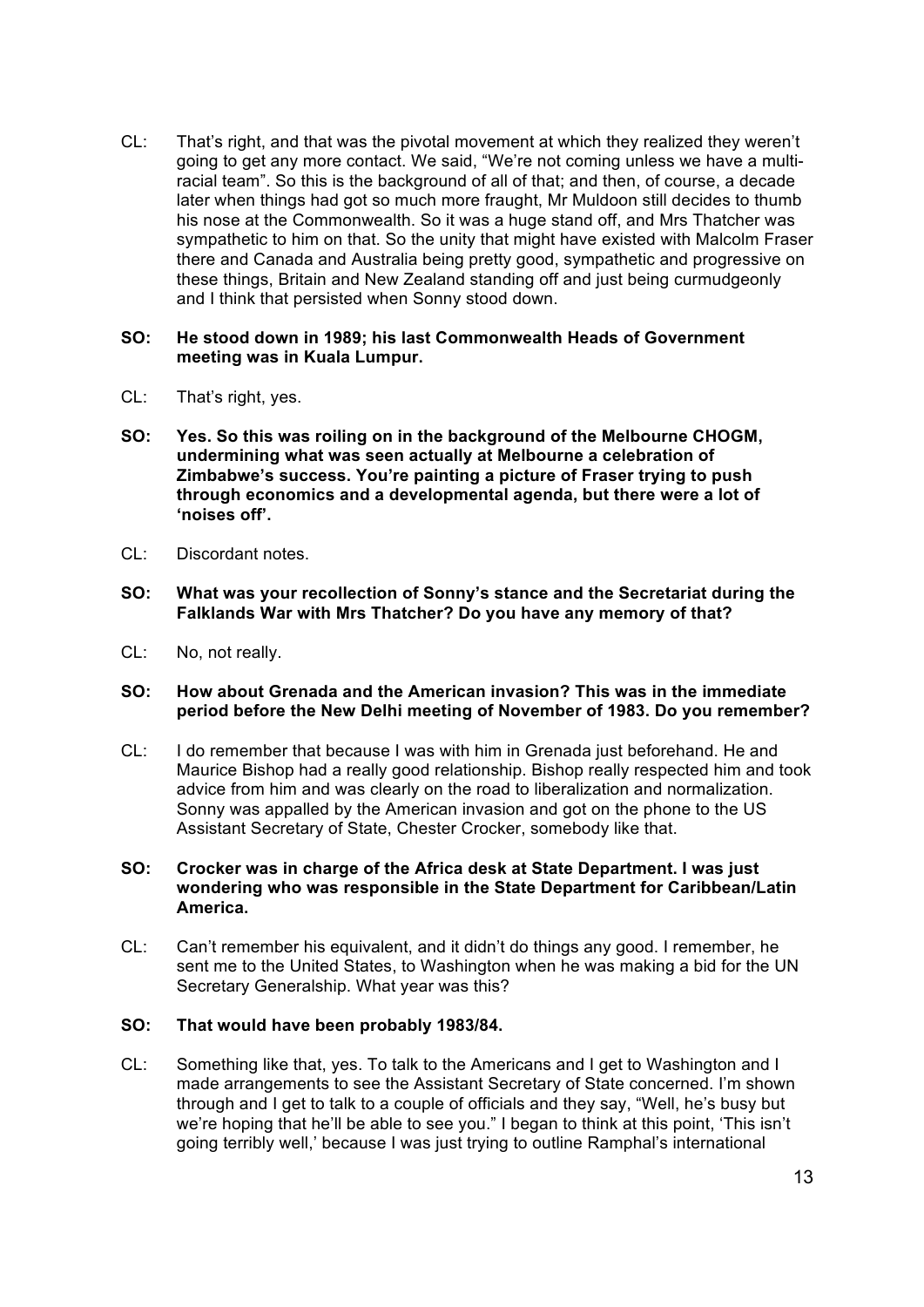credentials as a problem solver. Anyway, I sat around in the State Department drinking coffee. It was a freezing cold day and I went for a walk around the block. I came back and eventually they said, "Look, it just isn't possible". I rang a guy I knew in the State Department and said, "Look, what's going on?" Afterwards I was home and he said, "Look, let me just quote what I heard somebody say, between you and me"; and the Assistant Secretary had said to whoever the Secretary of State was (George Shultz) when they were talking about candidates. He said, "This guy, Ramphal: I wouldn't support him if he was the last guy on the earth." They regarded him as a socialist he having represented a far left regime in Guyana and a trouble maker over South Africa and in the international economic sphere.

I relayed that back to him and I rang him and told him what they'd said and said, "I wouldn't have expected anything less". So that was the end of his UN ambitions.

#### **SO: Some have blamed the Thatcher government and Peter Carrington for opposing Ramphal's candidacy.**

CL: They did too. And they, along with the Americans effectively killed it.

#### **SO: Carrington is reputed to have said that he would personally swim the Atlantic Ocean to vote against Ramphal's candidacy as UN SG.**

- CL: That's right, yeah. Carrington didn't like the way Sonny was able to command attention and cleverly undermine British authority on so many issues.
- **SO: 1983 obviously was a big bust up at the Commonwealth Heads of Government meeting about Grenada with the tension between those Caribbean states who did support the American action, and those who didn't. Do you recall any detail on how Ramphal handled this, or how the Retreat in Goa was handled?**
- CL: Big bust up, yeah. Alas, I can't recall detail on these questions.

### **SO: How much, do you think, the Secretariat and the Secretary General made a difference in international affairs, as the Commonwealth as a diplomatic actor during your time there?**

CL: Hugely. The Commonwealth, led by the SG, was out there in the middle of what was happening, but the North/South dialogue was tailor-made for the Commonwealth. It was an area where the Commonwealth fitted perfectly. It was a microcosm of the world community and we used to say, "We can't negotiate for the world, but we can open the world to negotiate". We all knew this and we knew that there were huge opportunities. That's what attracted me. The Brandt Report came out and it really did seize the imagination. It was read, it was analysed, it was worked over, and it was accepted in many capitals as being a workable blueprint.

#### **SO: But did it have a lasting impact?**

CL: In a way it energized the intellectual debate which it would've come sooner or later, but it gave an enormous confidence and strength that people like Joe Stiglitz and others who read it and thought about it and got fired up. It fired up lots and lots of influential people.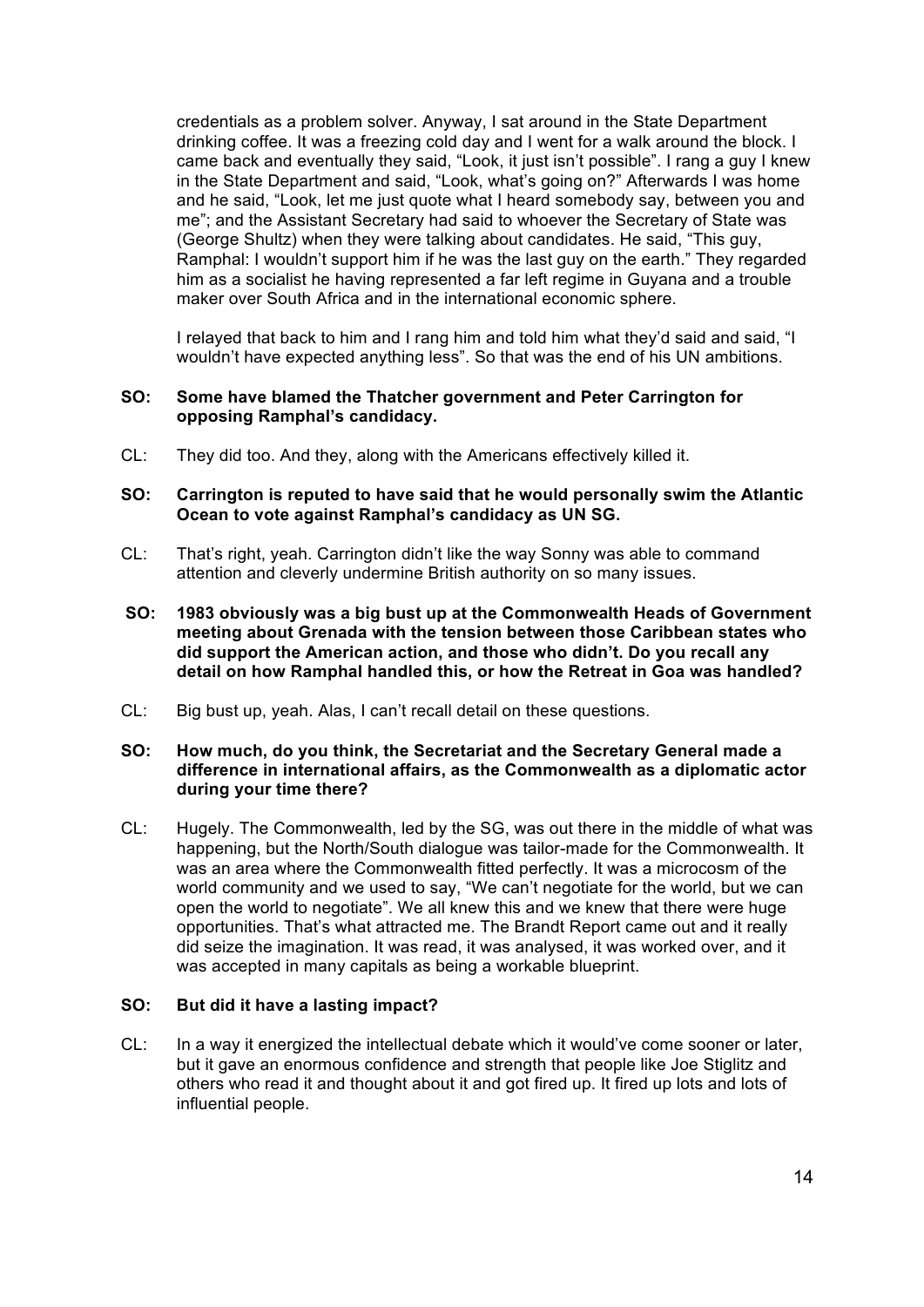- **SO: Just thinking about the Commonwealth achieving its grand strategic aims of supporting development – social justice, you could say – and working for Rhodesian/Zimbabwean independence and the end of apartheid in South Africa – racial justice. How far would you say the Commonwealth's grand strategy now is good governance?**
- CL: Yes, and that's its strongest suit now. And I think in a way, they've agonized over this. There have been special High Level Groups looking at it: 'What is it that we can do that hasn't been done already?' My very strong feeling is that this is where a lot of the peripheral stuff, like Education Ministers' meeting, should really fall away and the Commonwealth should concentrate on what it can do better than anybody else. That's providing advice, help, sustenance to good governance.

# **SO: Rather than trying to be a mini UN?**

- CL: Yes.
- **SO: It has been described as a 'Small States organization' because the majority of its members are small states.**
- CL: Very good, yes. We set that up. We had a Small States conference, I think, in whatever year it was.
- **SO: You mean the Security of Small States report which came out of the New Delhi meeting?**
- CL: Yes, that's right, yes.
- SO: **How and why do you think the Commonwealth has survived to date? And what does this then say for the Commonwealth going forward?**
- CL: In a way, the world has leapfrogged it and internationalism is more organic now. There is so much more to the sinews of internationalism.
- **SO: You mean, civil society organisations/NGO activity which have emerged as actors in the international community and international diplomacy?**
- CL: All that stuff.

## **SO: They certainly now have a far greater presence rather than the intergovernmental Commonwealth of your day.**

CL: Yes and there's too much inter-governmental stuff now, I think. Yes, you've got the G-20 and the G-8. There are these interminable meetings; a lot of Prime Ministers and small countries say, "Well, I could basically just travel around the world going to meetings". Of course, now you have a whole lot more institutional regulation in terms of the ICC and the World Trade Organisation; so the Commonwealth can't really add to that. It was a pioneering organisation and that pioneering time is over. I think inequality is the big issue for any country now and the inequality gap which is huge, the biggest threat to international order and international security that exists. It's there in plain, in front of us.